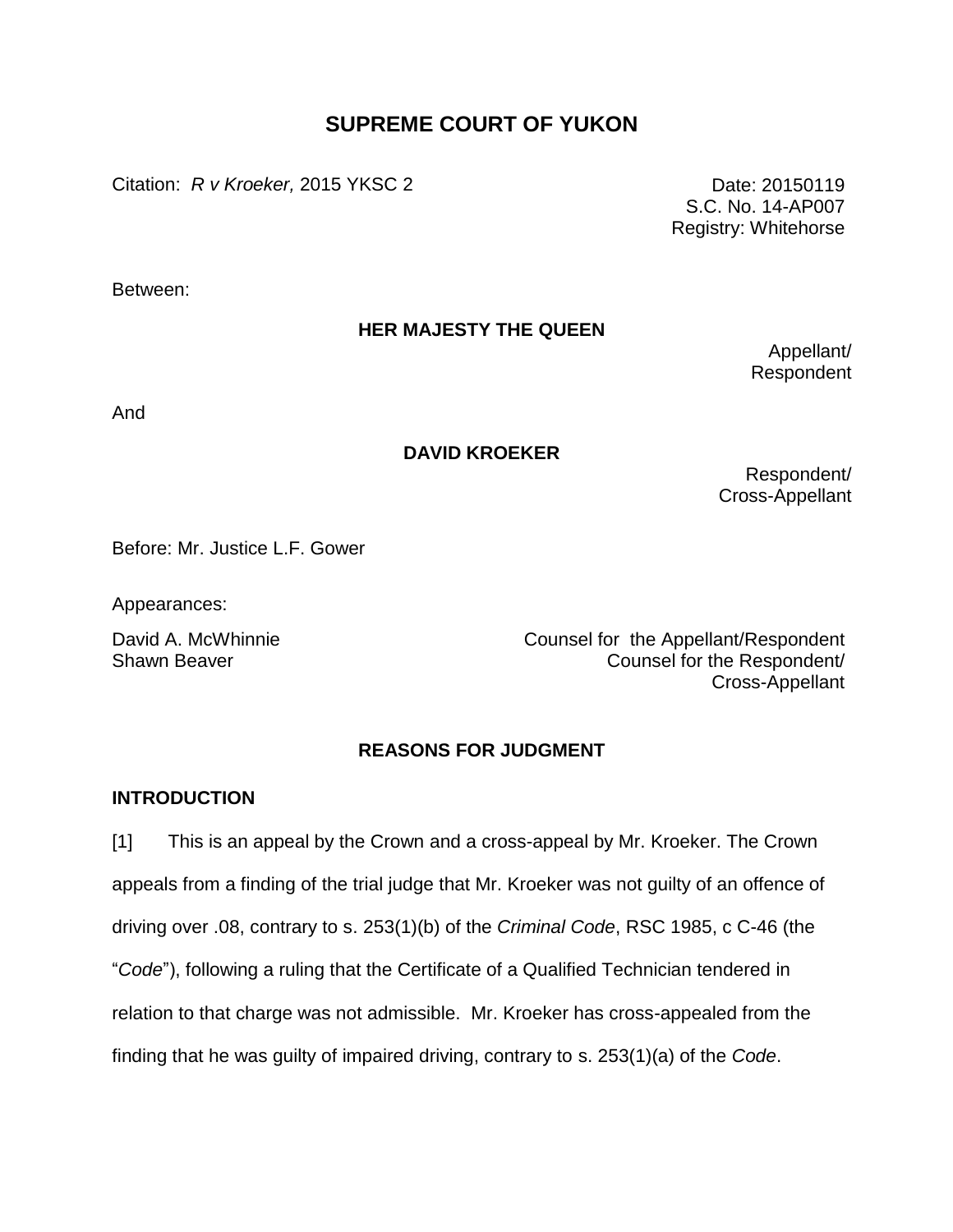[2] The trial was held in Dawson City on October 8 and 9, 2013, and was continued in Whitehorse on November 12, 2013. It was agreed that the Crown's evidence would be called in a *voir dire* and applied to the trial, if determined to be admissible. The Crown's evidence included: testimony from Cst. Bundt, the investigating officer, and Cpl. Morin, the qualified technician who took the breath samples from Mr. Kroeker; a DVD of the Video In Car System ("VICS") video taken by Cst. Bundt during the investigation, as well as a DVD of a video recording of Mr. Kroeker taken at the RCMP detachment in Dawson City while the breath tests were being administered; and a Designation of Qualified Technician pursuant to s. 254 of the *Code*, dated January 13, 2012.

[3] The trial judge determined that the Crown had not proven beyond a reasonable doubt that Cpl. Morin was a "qualified technician" able to operate an approved instrument for the purposes of taking breath samples, under s. 254(1)(a) of the *Code*. Accordingly, he ruled that the Certificate of a Qualified Technician containing the results of those samples was not admissible, and acquitted Mr. Kroeker of the offence of driving over .08.

[4] On the other hand, the trial judge found that Cst. Bundt had reasonable grounds to make a breath sample demand and that the Crown had proven that Mr. Kroeker was impaired while driving.

#### **ISSUES**

[5] There are four issues on this appeal. Specifically, did the trial judge err in concluding:

- 1) That Cpl. Morin was not a properly designated "qualified technician"?
- 2) That Cst. Bundt had reasonable grounds to make a breath sample demand?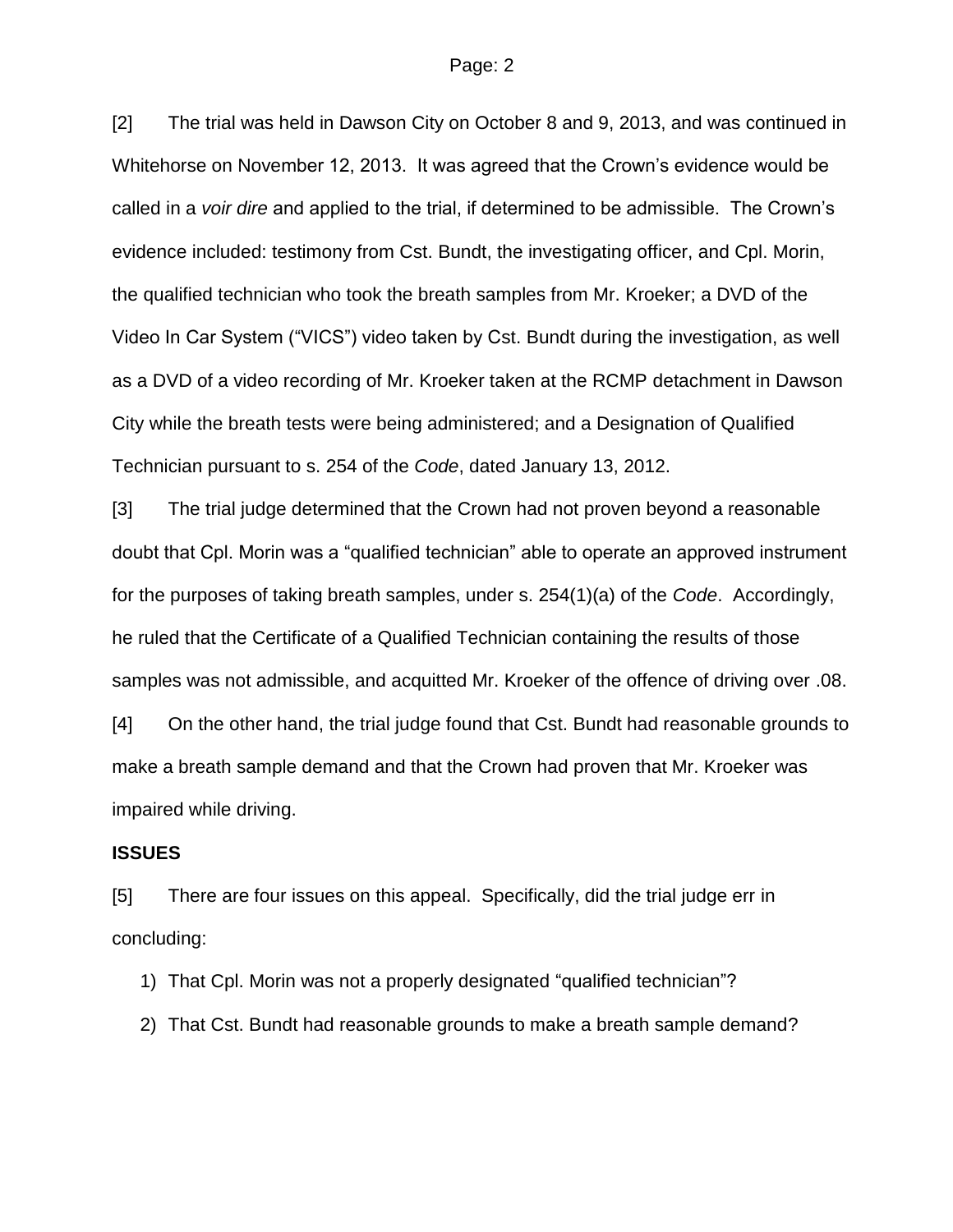- 3) In the alternative, if Cst. Bundt did not have reasonable grounds, that the results of breath samples would not have been excluded? and
- 4) That Mr. Kroeker's ability to drive a motor vehicle was impaired by alcohol consumption?

#### **ANALYSIS**

#### *1. Was Cpl. Morin a properly designated "qualified technician?*

[6] It is agreed that the standard of review on this question of law is correctness.

[7] Crown counsel appropriately submitted here that the essential question is whether the language in s. 3 of the *Director of Public Prosecutions Act*, SC 2006, c. 9, s. 121 ("*DPPA*") referring to the conduct of prosecutions should be construed broadly or narrowly. The Crown says that the definition of "prosecution" is defined in the *DPPA* as "a proceeding respecting any offence" and that this is broad enough to include the designation of a qualified technician under s. 254(1) of the *Code.* Defence counsel says that under this subsection a qualified technician must be designated by the Attorney General, or the Attorney General's lawful deputy, which in this case was not done.

[8] There is a presumption of regularity in s. 258(1)(f.1) and(g) of the *Code*, meaning that a document printed by an approved instrument and a certificate of a qualified technician are each evidence of the facts alleged in these respective documents without proof of the "signature" or the "official character" of the person signing the document. However, this presumption is premised on the operation of the instrument by a "qualified technician", which fact must therefore be proved by the Crown beyond a reasonable doubt. "Qualified technician" is defined in s. 254(1) as follows:

"qualified technician" means,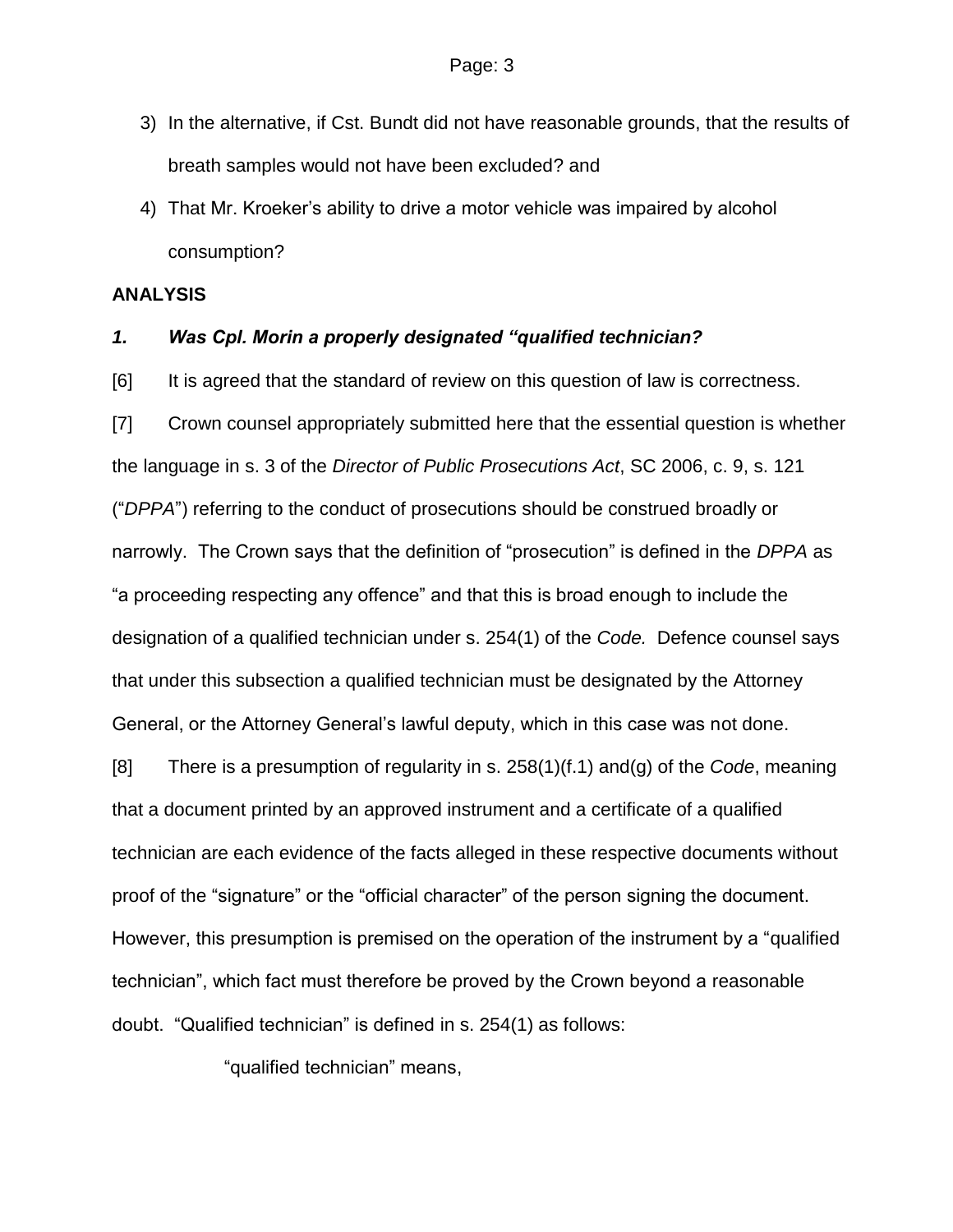(a) in respect of breath samples, a person designated by the Attorney General as being qualified to operate an approved instrument…

"Attorney General" is defined in s. 2(b) of the *Code* as:

(b) with respect to the Yukon Territory, the Northwest Territories and Nunavut… means the Attorney General of Canada and includes his or her lawful deputy.

[9] At the trial, the Crown tendered a certificate purporting to confirm the designation of Cpl. Morin as a qualified technician. It was dated January 13, 2012 and was signed by George Dolhai, Acting Deputy Director of Public Prosecutions. Mr. Dolhai is presently Deputy Director of Public Prosecutions, and nothing turns on the fact that he was the "Acting" Deputy at the time. Rather, the issue is whether the Director of Public Prosecutions ("DPP") or his or her lawful Deputy have been properly delegated the authority to designate qualified technicians under s. 254(1) of the *Code*.

[10] In 2006, the authority of the Attorney General of Canada to prosecute offences under the *Code* and other federal statutes was devolved to the Director of Public Prosecutions under the *DPPA.* Prior to that, the Minister of Justice, acting as both the Attorney General and the Minister, essentially wore two hats. As Attorney General, he or she was the chief law officer of Canada and was responsible for all criminal and quasicriminal prosecutions within their jurisdiction. As Minister of Justice, the same person was head of the government's legal department, with responsibility for legislation, policy and litigation involving the Government of Canada as a party. I gather this was perceived to create an appearance of conflict from time to time, and that this was the purpose behind the enactment of the *DPPA*. The creation of the office of the Director of Public Prosecutions with responsibility for the initiation and conduct of prosecutions, and any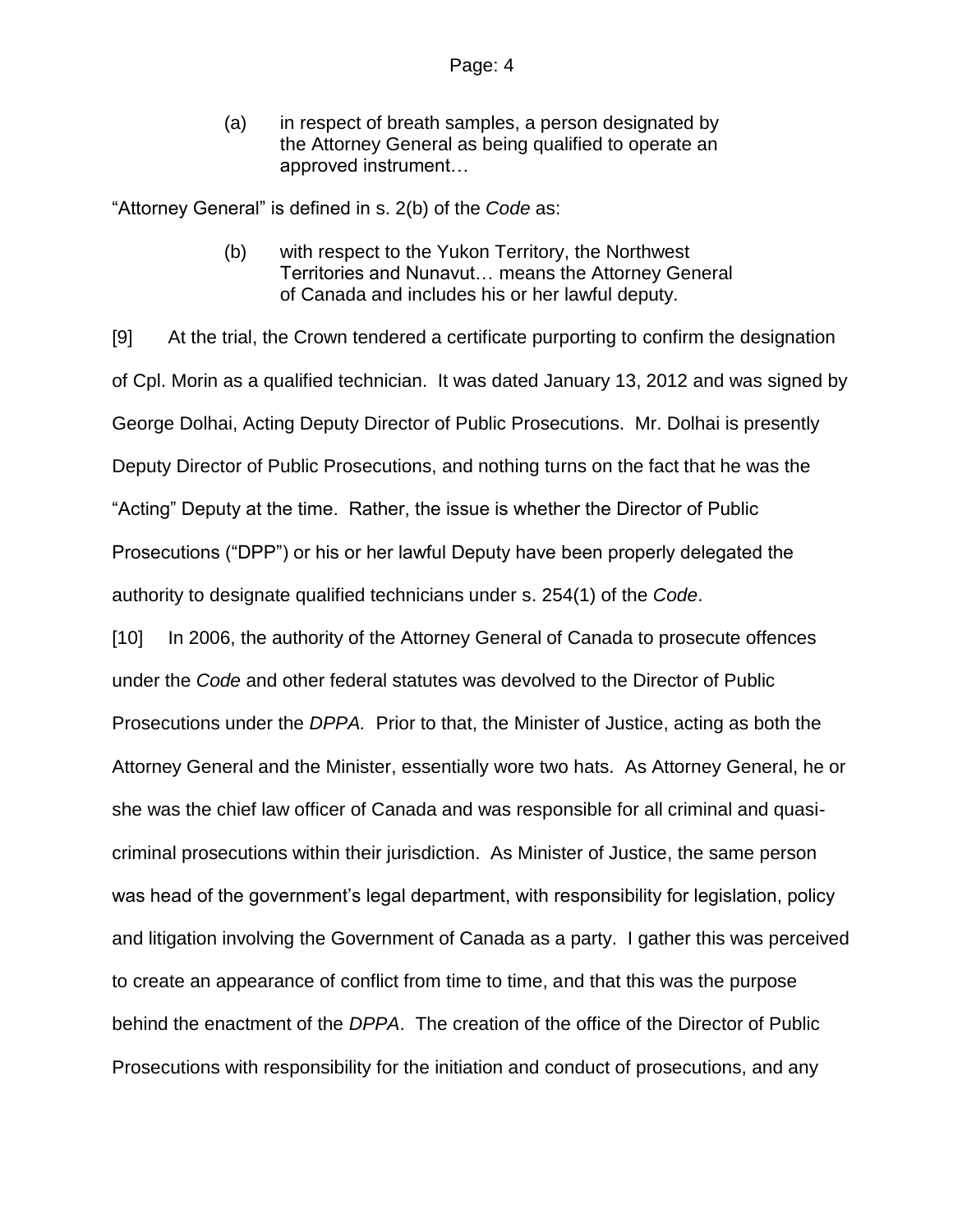related communications or advisory functions, was intended to remove, for the most part,

the prosecutorial function ordinarily exercised by the Attorney General. This change left

the Attorney General/Minister of Justice with greater freedom to continue to exercise

policy and legislative authority within the political domain.

[11] The specific duties and functions delegated by the Attorney General to the DPP

are set out in s. 3(3) of the *DPPA*, as follows:

(3)The Director, under and on behalf of the Attorney General,

(a) initiates and conducts prosecutions on behalf of the Crown, except where the Attorney General has assumed conduct of a prosecution under section 15;

(b) intervenes in any matter that raises a question of public interest that may affect the conduct of prosecutions or related investigations, except in proceedings in which the Attorney General has decided to intervene under section 14;

(c) issues guidelines to persons acting as federal prosecutors respecting the conduct of prosecutions generally;

(d) advises law enforcement agencies or investigative bodies in respect of prosecutions generally or in respect of a particular investigation that may lead to a prosecution;

(e) communicates with the media and the public on all matters respecting the initiation and conduct of prosecutions;

(f) exercises the authority of the Attorney General respecting private prosecutions, including to intervene and assume the conduct of - or direct the stay of - such prosecutions; and

(g) exercises any other power or carries out any other duty or function assigned to the Director by the Attorney General that is compatible with the office of Director.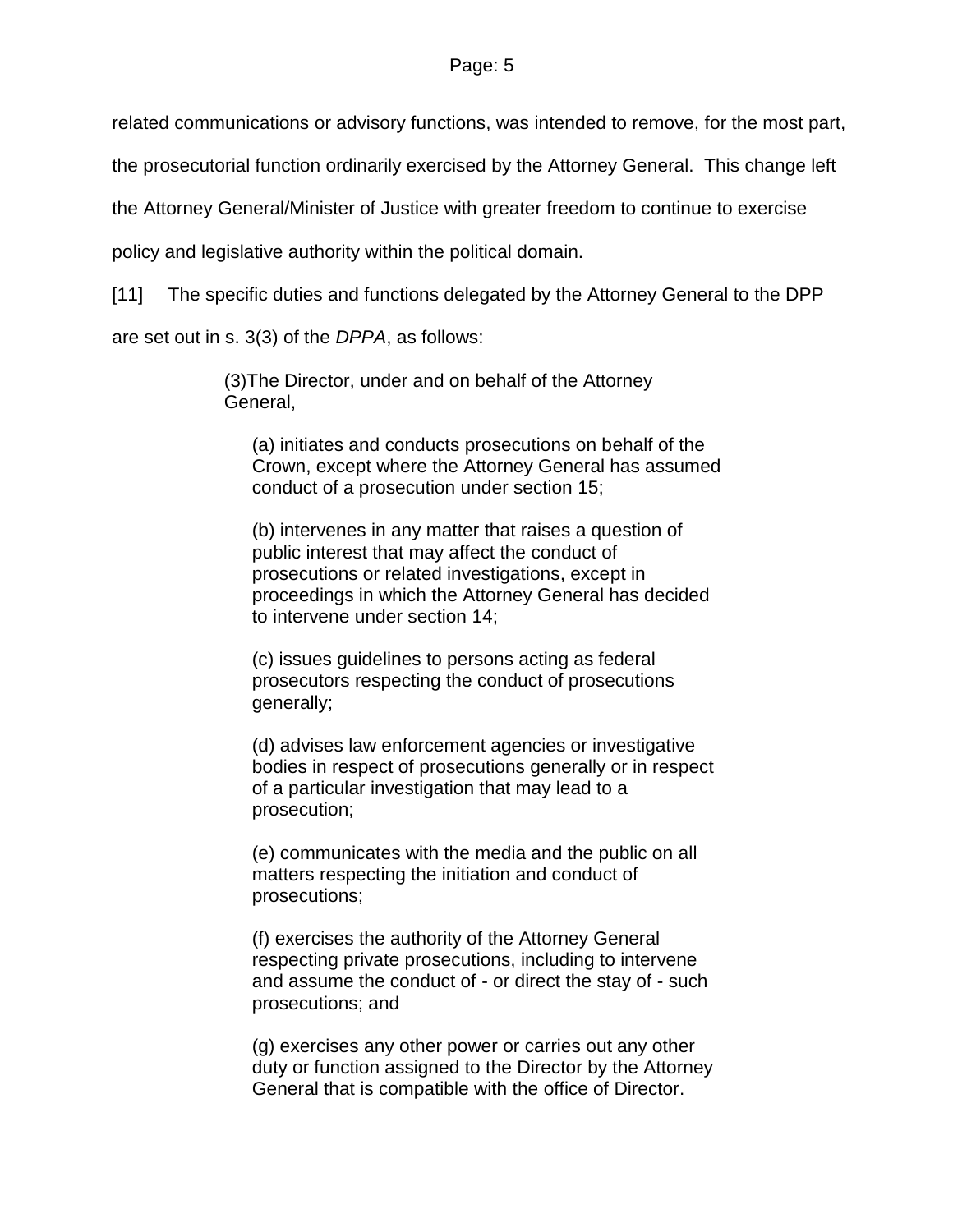[12] Section 3(4) of the *DPPA* confirms that the DPP is the lawful deputy of the

Attorney General when exercising the powers and duties in subsection (3):

(4) For the purpose of exercising the powers and performing the duties and functions referred to in subsection (3), the Director is the Deputy Attorney General of Canada.

[13] The "catch-all" provision in s.  $3(3)(g)$  respecting other powers and duties which

may be exercised by the DPP is subject to the condition precedent under s. 3(6) that any

such assignment of authority by the Attorney General must be in writing and published in

the *Canada Gazette*:

(6) Any assignment under paragraph (3)(g) must be in writing and be published by the Attorney General in the Canada Gazette.

[14] Under s. 10 of the *DPPA*, the Attorney General may also issue directives to the

DPP, providing he or she has consulted with the DPP in advance, and that any such

directives are in writing and published in the *Canada Gazette*:

10. (1) Any directive that the Attorney General issues to the Director with respect to the initiation or conduct of any specific prosecution must be in writing and be published in the Canada Gazette.

(2) The Attorney General may, after consulting the Director, issue directives respecting the initiation or conduct of prosecutions generally. Any such directives must be in writing and be published in the Canada Gazette.

[15] In the case at bar, counsel are agreed that there have been only three

assignments (March 10 and September 29, 2007) and one directive (March 10, 2007)

made by the Attorney General pursuant to the *DPPA*. However, none of these delegates

the authority of the Attorney General to designate qualified technicians under s. 254(1) of

the *Code* to the DPP.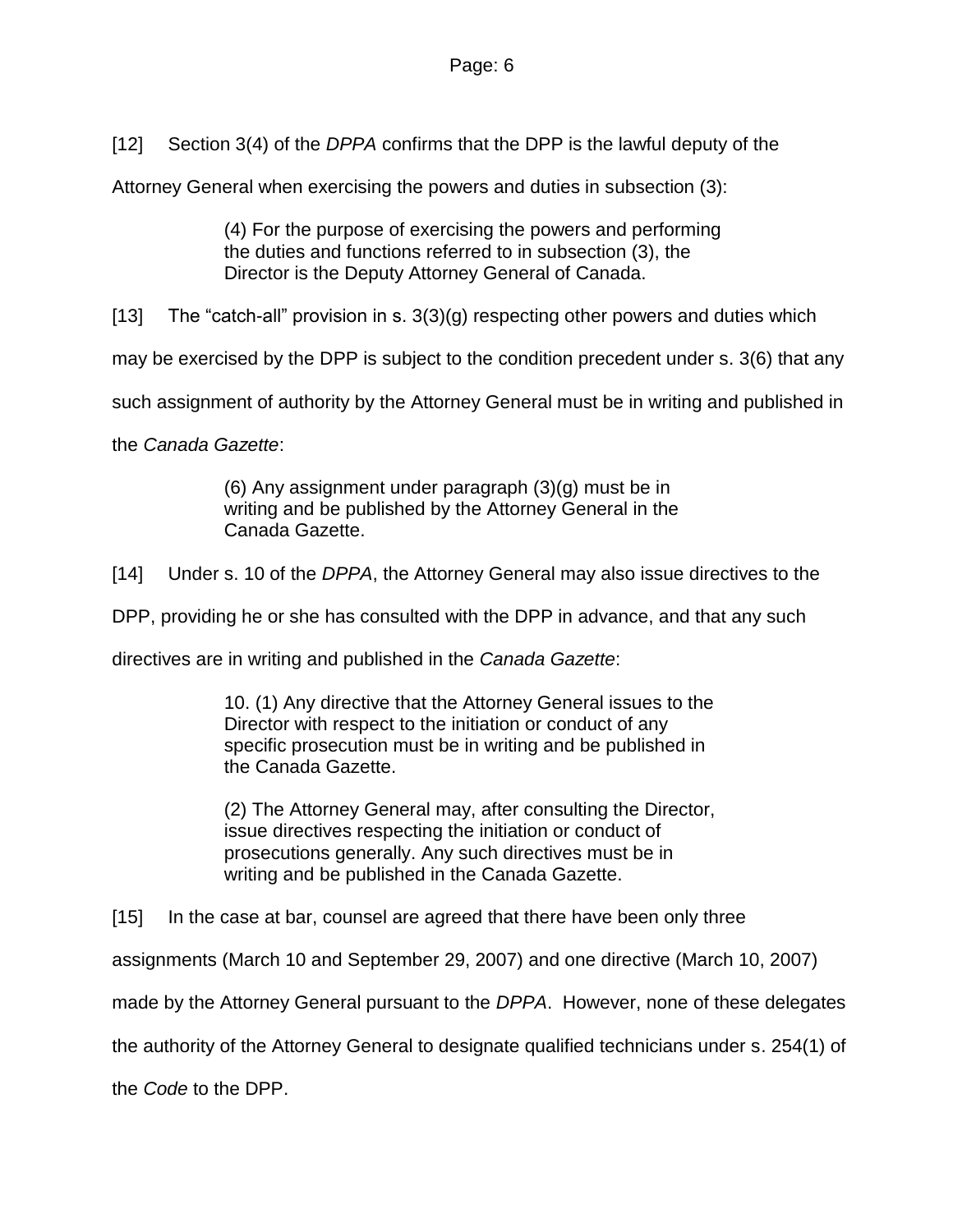[16] The directive published in the *Canada Gazette* on March 10, 2007 (issued

February 21, 2007) provides as follows:

I hereby direct that the Office of the Director of Public Prosecutions, including all federal prosecutors and persons acting as federal prosecutors, shall continue to be guided by the policies and guidelines for the exercise of prosecutorial authority set out in the *Federal Prosecution Service Deskbook* [the "*Deskbook*"], with any modifications that the circumstances may require, subject to any guidelines issued by the Director under paragraph 3(3)(c) of the *Director of Public Prosecutions Act*.

[17] The *Deskbook* itself has not been published in the *Canada Gazette*. I am

informed by counsel that the version of the *Deskbook* in existence at the at the relevant

time predated the *DPPA* and contained the following statements in c. 16.3:

The purpose of this policy is to assist in identifying who should be the effective decision-maker for the various statutory provisions requiring a decision to be made by the Attorney General.

…

While the Attorney General and the Deputy Attorney General retain the power to personally make any decision required to be made in their names, some of those decisions will be made by officials such as the Assistant Deputy Attorney General (Criminal Law), who has been given functional responsibility over the manner in which the prosecution function is carried out on behalf of the Attorney General. The appendices to this policy set out a scheme in which particular types of decisions are delegated to officials whom experience has shown are the appropriate decision-maker [as written].

Appendix "B" to the *Deskbook* sets out the decisions to be made by the Assistant Deputy

Attorney General (Criminal Law), and refers to s. 254(1) of the *Code*, with the following

notation:

[D]esignation of blood analysts, qualified breathalyzer technicians and qualified blood technicians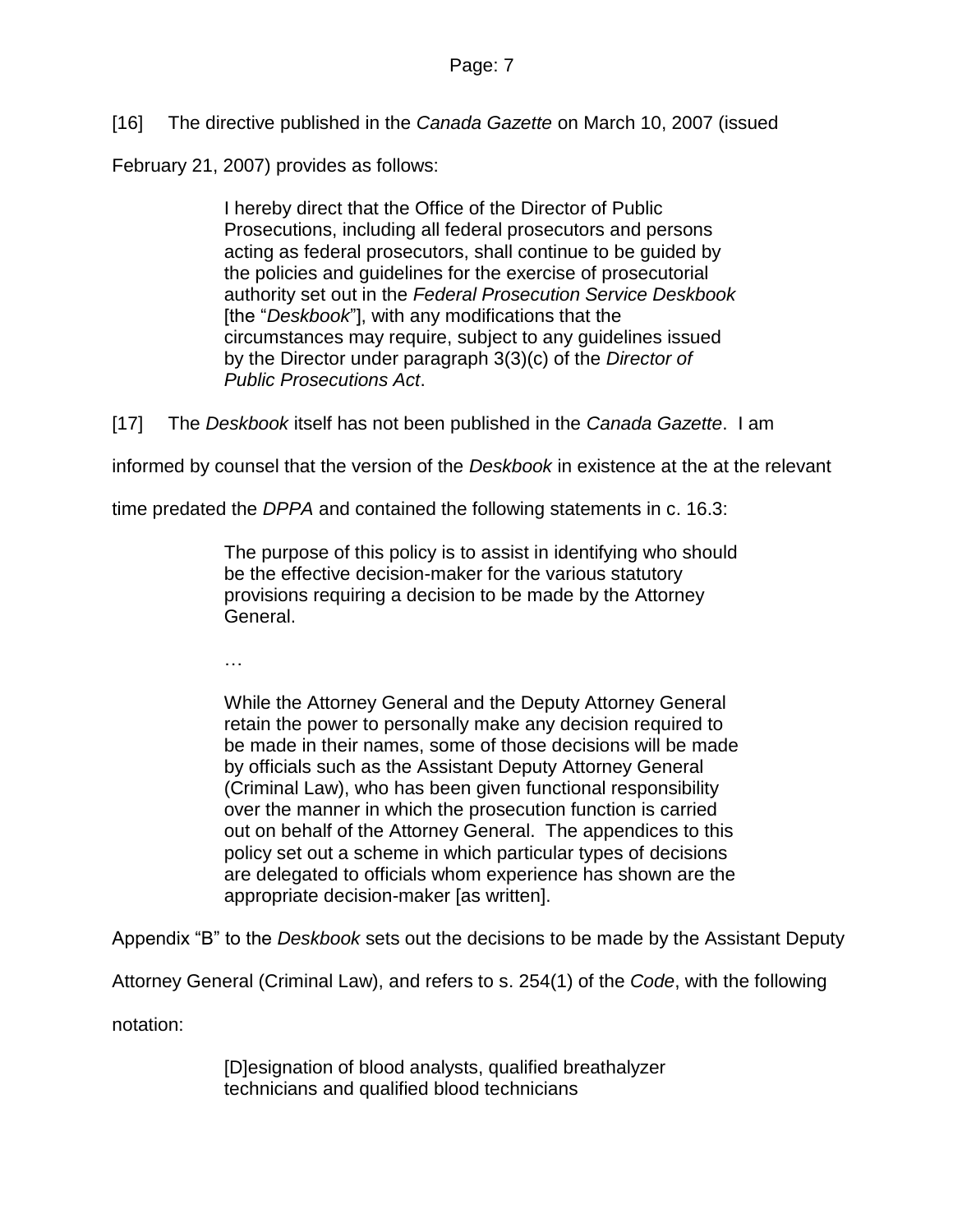[18] The Crown relies on the *Carltona* doctrine arising from the case of the same

name: *Carltona Ltd v Commissioners of Works*, [1943] 2 All ER 560 (CA). That doctrine

generally provides that, where the exercise of a discretionary power is entrusted to a

minister of the Crown, it may be presumed that such powers will not be exercised by the

minister personally, but rather by responsible officials in the minister's department. This

doctrine has effectively been codified in s. 24(2) of the *Interpretation Act,* RSC 1985, c. I-

21, (the "*Act*") which provides:

24.(2) Words directly or empowering a minister of the Crown to do an act or thing, regardless of whether the act or thing is administrative, legislative or judicial, or otherwise applying to that minister as the holder of the office, include

…

(c) his or their deputy; and

(d) notwithstanding paragraph (c), a person appointed to serve, in the department or ministry of state over which the minister presides, in a capacity appropriate to the doing of the act or thing, or to the words so applying.

[19] Thus, the Crown argues that when the then Acting Deputy Director of Public

Prosecutions, George Dolhai, designated Cpl. Morin as a qualified technician on January

13, 2012, Mr. Dolhai was either acting as the lawful deputy of the Attorney General under

s. 3(4) of the *DPPA*, in the process of carrying out a prosecutorial function, or was

otherwise acting as a person within the Attorney General's department in an appropriate

capacity to designate qualified technicians under s. 254 of the *Code*. Indeed, the trial

judge appeared to agree with the latter proposition. However, he disagreed with the

former. At para. 51 of his reasons (cited at 2014 YKTC 31), he stated: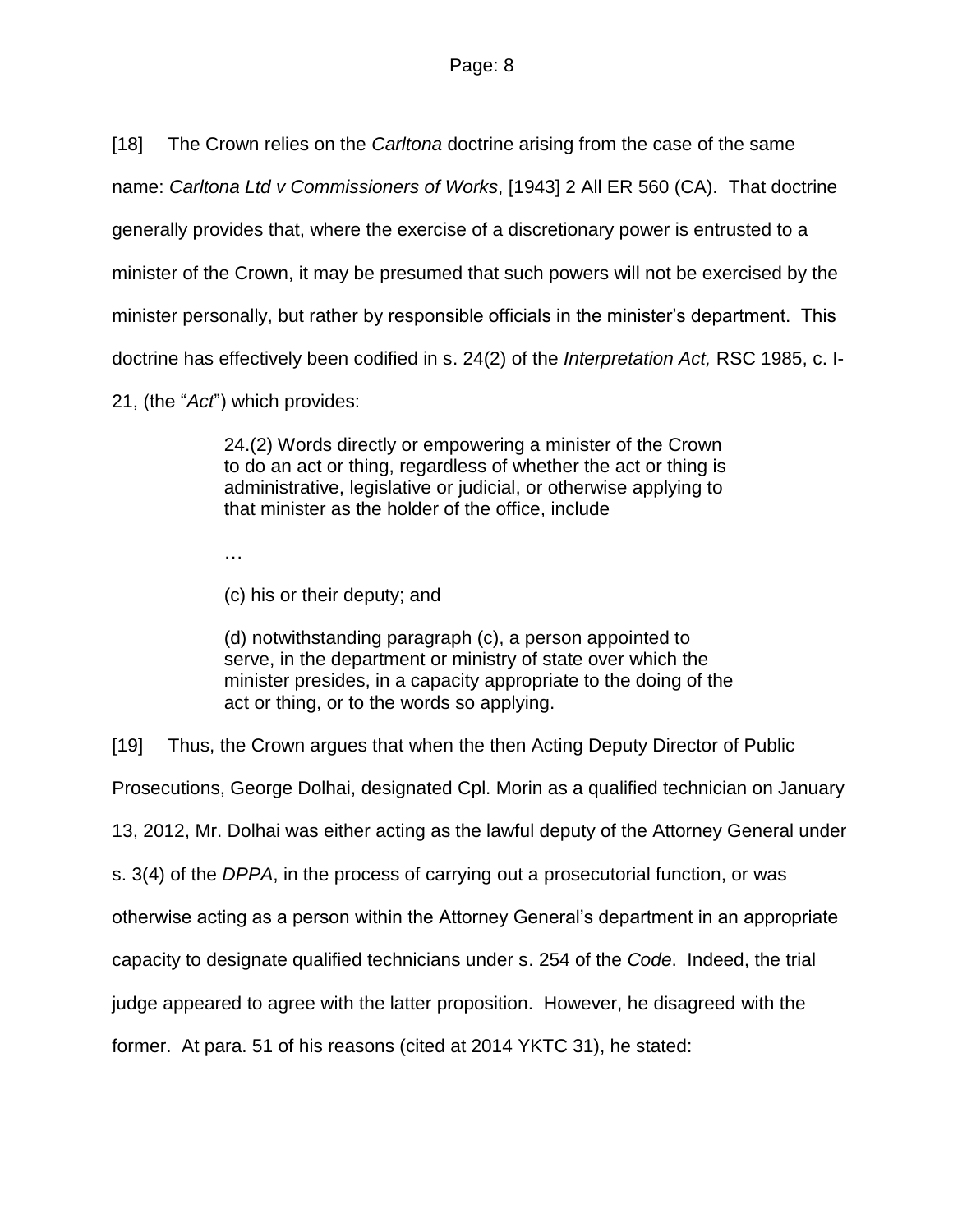[51] I think that it is likely that the Director is in an appropriate capacity to designate qualified technicians under s. 254 of the *Code*, however the *DPP Act* could also be viewed as expressing a contrary intention to that implied delegation. The scheme of the *DPP Act* is such that only certain powers and duties were specifically devolved. There is nothing explicit about making designations, either under s. 254 or any other section. I do not find that such a function is readily viewed as implicit. The delegated functions and authority set out in ss. 3(a) through 3(f) seem to relate solely to the conduct of prosecutions and communicating or advising about prosecutions. The only reference to a role with law enforcement or investigations is with respect to advising entities on a specific prosecution or prosecutions generally. There is no suggestion that the Director is empowered to make designations about investigative roles or functions. Furthermore, the language of the basket clause in s. 3(3)(g) seems to reflect the language of s. 24(2) of the *Interpretation Act*, i.e. the Director can exercise other duties or functions 'compatible' with the office, however, any such assignment must be Gazetted and placed on the public record.

[20] I agree with this reasoning. In my view, the creation of a prosecutorial shortcut

through the presumption of regularity in s. 258 of the *Code* where documents have been

generated by a qualified technician is a matter of legislative policy which should properly

be dealt with by the Attorney General, acting as Minister of Justice, unless that authority

is expressly delegated to the DPP or his or her lawful deputy. In the case at bar, this has

not been done.

[21] The trial judge also noted that in order for s. 24(2) of the *Act* to apply, the court

must further be satisfied that no "contrary intention" appears, pursuant to s. 3(1) of that

*Act*, which provides:

3. (1) Every provision of this Act applies, unless a contrary intention appears, to every enactment, whether enacted before or after the commencement of this Act.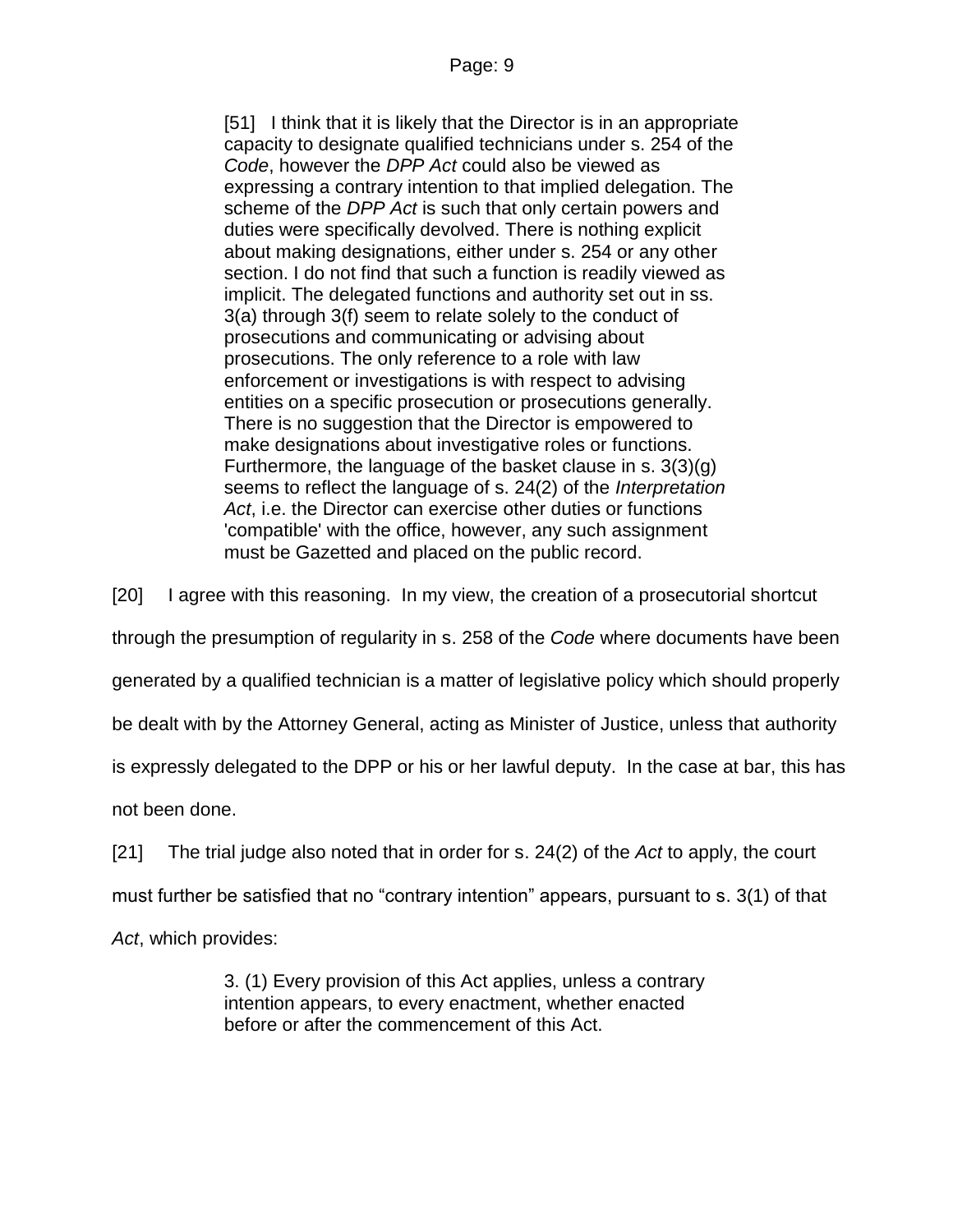[22] In this regard, the trial judge found that the scheme of the DPPA reveals a contrary intention, by limiting the express delegation of authority to the DPP to matters relating solely to the conduct of prosecutions or communications or advice about such prosecutions (para. 51). At para. 54, he concluded:

> [54] The *Act* is clear in its transfer of certain discrete duties and functions to the Director. To the extent that the *Act* contemplates additional assignments under s. 3(3)(g), it requires that they be explicit and public. Both of these requirements to me seem contrary to the very permissive implied delegation clause in s. 24(2)(d) of the *Interpretation Act*. The *DPP Act* reveals a contrary intention, as envisioned by s. 3(1) of the *Interpretation Act*, to the implied delegation of power to designate qualified technicians.

Once again, I agree with this reasoning.

[23] Accordingly, I conclude that the trial judge did not err in ruling that the certificate

designating Cpl. Morin as a qualified technician was not admissible.

# *2. Did Cst. Bundt have reasonable grounds to make a breath sample demand?*

[24] It is common ground that the issue of whether the Cst. had reasonable grounds is

a question of law and that the standard of review is one of correctness.

[25] It is also non-contentious that the Crown must establish that Cst. Bundt had both

a subjective and objective basis for his reasonable grounds to demand that Mr. Kroeker

provide breath samples: *R v Shepherd,* 2009 SCC 35, at para. 17. There is no issue that

the Constable had an honest subjective belief that Mr. Kroeker's ability to operate a

motor vehicle was impaired by alcohol. The real issue is whether the grounds for the

belief were objectively reasonable.

[26] The test for objective reasonableness is not an overly onerous one: *R v Wang,* 

2010 ONCA 435, at para. 17. When impaired driving is an issue, what is required is that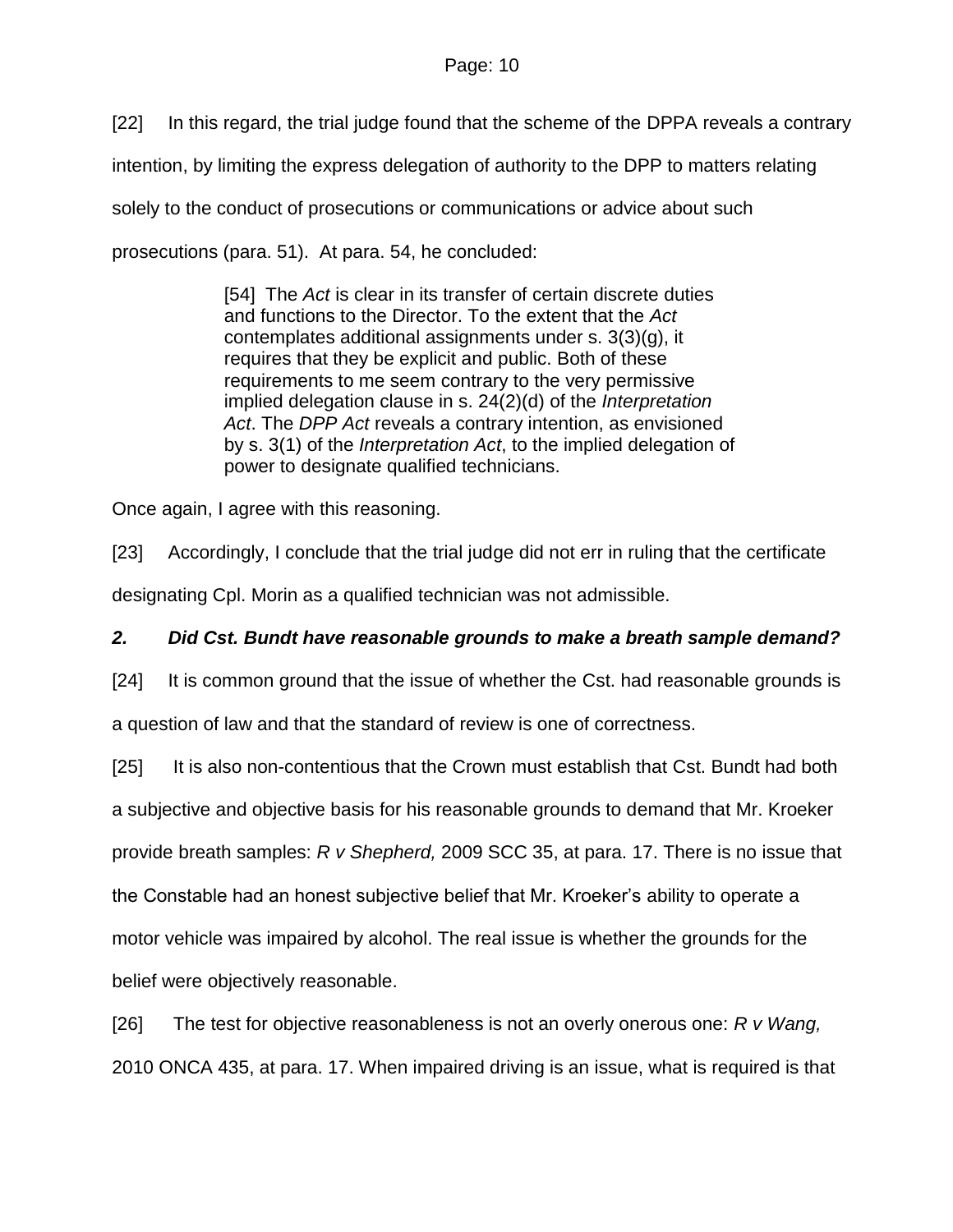the facts found by the trial judge be sufficiently objective to support the police officer's subjective belief that the motorist was driving while his ability to do so was impaired by alcohol, even to a slight degree: *Wang,* para.17.

[27] Mr. Kroeker's counsel has submitted that, while the indicia observed by a police officer are to be considered in their totality and not in a piecemeal fashion, "it is necessary to first examine them individually, to determine the significance of each when assessing the evidence as a whole." Counsel cites as authority for this proposition *R v Baltzer*, 2011 ABQB 84, at para. 5. With respect, I do not find that this passage from *Baltzer* provides the asserted support. Rather, the case authorities suggest that it is an error in law to test individual pieces of evidence in isolation (*R v Todd*, 2007 BCCA 176, at para.14; and *R v Bush*, 2010 ONCA 554, at para. 55) or to weigh them separately and conclude that the totality of the evidence does not overcome the equivocal nature of the parts (*Todd*, at para. 13). Rather, the indicia and the circumstances must be evaluated in their totality: *Todd*, at para. 13; *R v Usher*, 2011 BCCA 271, at para. 38; and *Bush*, at paras. 54 and 55. Finally, even though there might be an alternative explanation for some of the indicia observed by the police officer in forming his or her opinion of impairment that does not eliminate the indicia or render them unreliable: *Bush*, at para. 58.

[28] In summary, the totality of the circumstances and the indicia of impairment observed by Cst. Bundt were as follows:

1) erratic driving;

- 2) Mr. Kroeker was the sole occupant of the vehicle stopped by Cst. Bundt;
- 3) there was an odour of alcohol inside Mr. Kroeker's vehicle, which the Constable believed to be coming from Mr. Kroeker;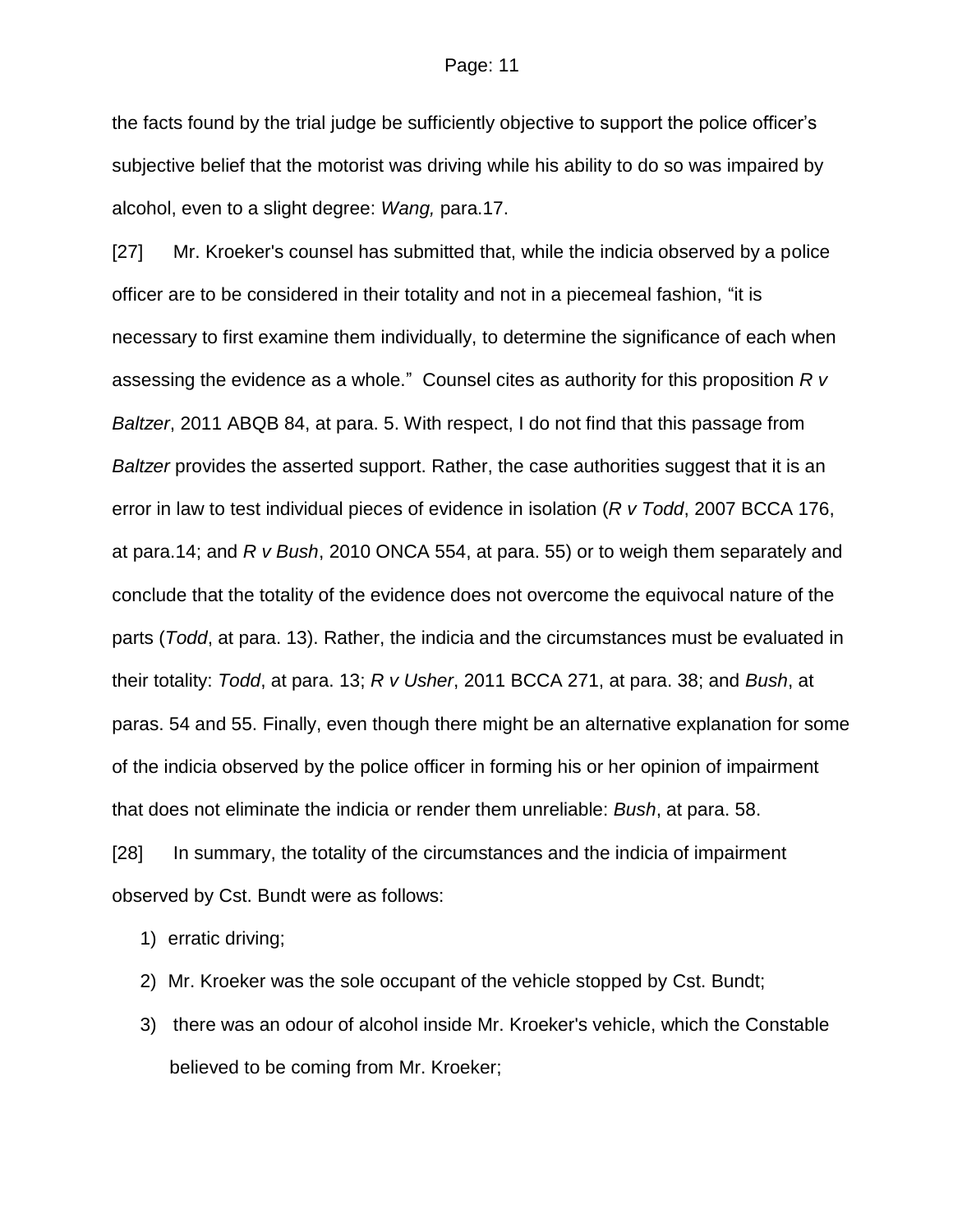- 4) Mr. Kroeker's speech was mumbly, slurred and difficult to understand;
- 5) Mr. Kroeker's motor skills were slow and he dropped a card when attempting to produce his driver's license, registration and insurance; and
- 6) Mr. Kroeker's eyes were red, heavy and droopy and he had the appearance of being sleepy.

[29] With respect to the driving pattern, defence counsel submitted that the trial judge misapprehended the evidentiary record and that Mr. Kroeker's driving pattern could not "be characterized as "erratic" by any stretch of the imagination." I disagree.

[30] First of all, Cst. Bundt initially observed Mr. Kroeker making a wide right-hand turn from a side street onto Fifth Avenue. While the trial judge did not accept the Constable's estimate that approximately 1/3 of Mr. Kroeker's vehicle crossed over the center line, he did agree that "it was clearly a wide turn and over the middle of the street." I have observed all the video evidence tendered at trial and I have no difficulty agreeing with the trial judge's assessment in that regard. Further, almost immediately after the wide righthand turn, Cst. Bundt observed the vehicle drift over to the right of Fifth Avenue, where it traveled for several seconds in the parking lane of the Avenue. Then, once on the highway leading out of Dawson City southbound, Mr. Kroeker's vehicle crossed over the center line again. By my reckoning, about 1/3 to 1/2 of his vehicle was traveling in the oncoming lane for approximately 10 to 11 seconds. Finally, even though Mr. Kroeker passed from a 40 km/h speed zone to a 70 km/h speed zone, he failed to increase his speed beyond 40 km/h for a further period of about 25 to 28 seconds, until he was eventually stopped by the Constable. In my view, the totality of these observations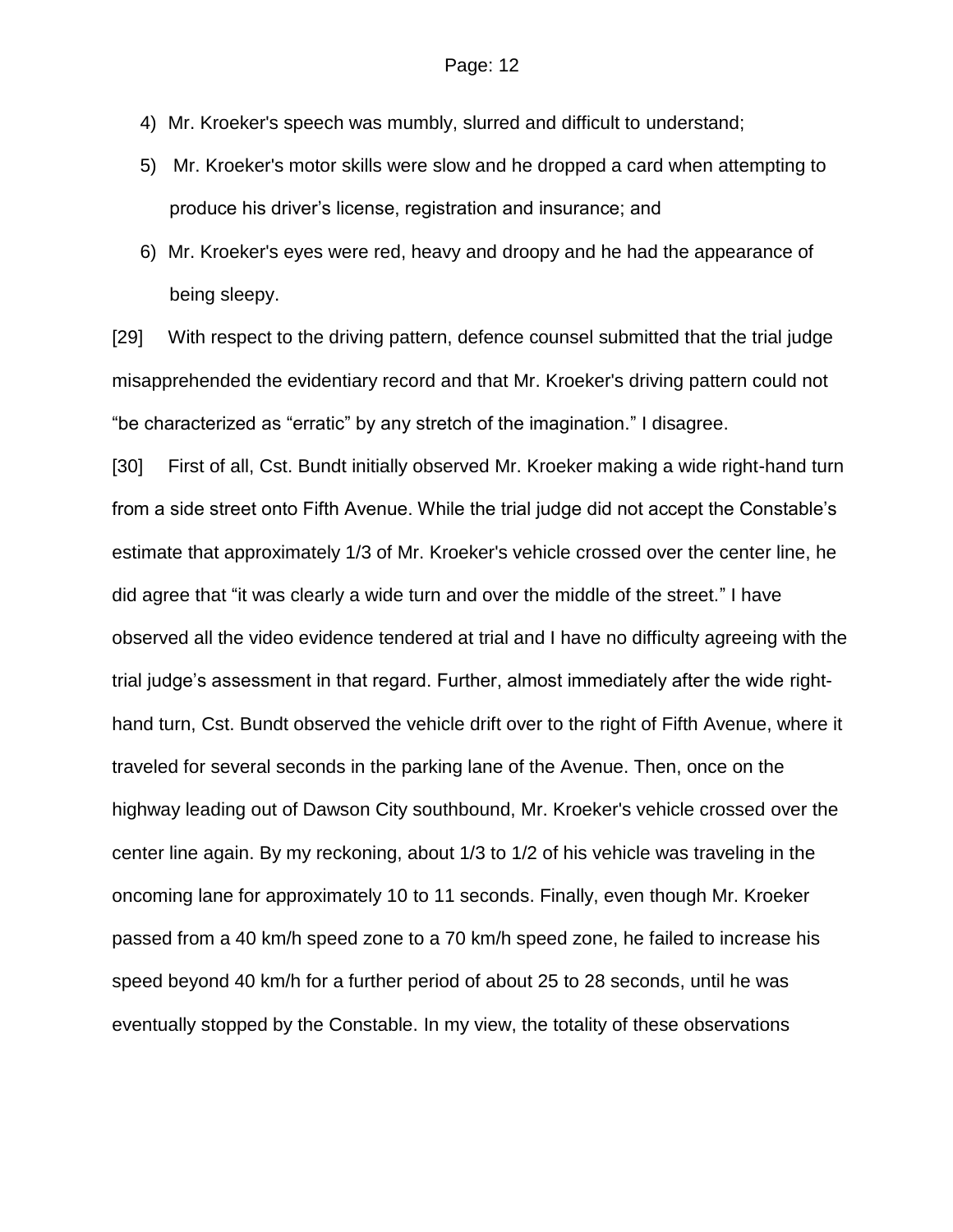objectively supports the reasonableness of Cst. Bundt's opinion that Mr. Kroeker's driving was erratic.

[31] With respect to the odour of alcohol inside Mr. Kroeker's vehicle, defence counsel properly submits that the Constable did not ask Mr. Kroeker if he had been drinking and did not ask him to step out of the vehicle to try and isolate the odour of alcohol. The implicit argument here is that there could have been an alternative explanation for the odour of alcohol other than it coming exclusively from Mr. Kroeker's breath. While that is correct as far as it goes, once again, the fact that there might be an alternative explanation does not render the observation unreliable. Further, it must be remembered that Mr. Kroeker was the sole occupant of the vehicle and that Cst. Bundt's interaction with him at the roadside lasted for approximately 71 seconds.

[32] As for Mr. Kroeker's red, droopy and sleepy eyes, defence counsel submits that, "without more, this observation is of little value" and that Mr. Kroeker "had just worked an 18 hour shift." This last submission is factually incorrect. As I interpret what Mr. Kroeker told Cst. Bundt at the RCMP detachment, he claimed to have woken up at about 7 AM and worked a shift of 10 to 12 hours. After that, it appears that Mr. Kroeker had some supper and then went to the bar. In any event, it is also relevant that the traffic stop took place at about 2:22 AM, which was just after the time the bars closed. Again, the fact that there might be an alternative explanation for the observation of Mr. Kroeker's eyes does not render it unreliable.

[33] The same can be said for the submissions of defence counsel regarding Mr. Kroeker's presentation of his wallet to Cst. Bundt and his delay in producing his driver's license. Defence counsel submits that when Cst. Bundt asked Mr. Kroeker for his license,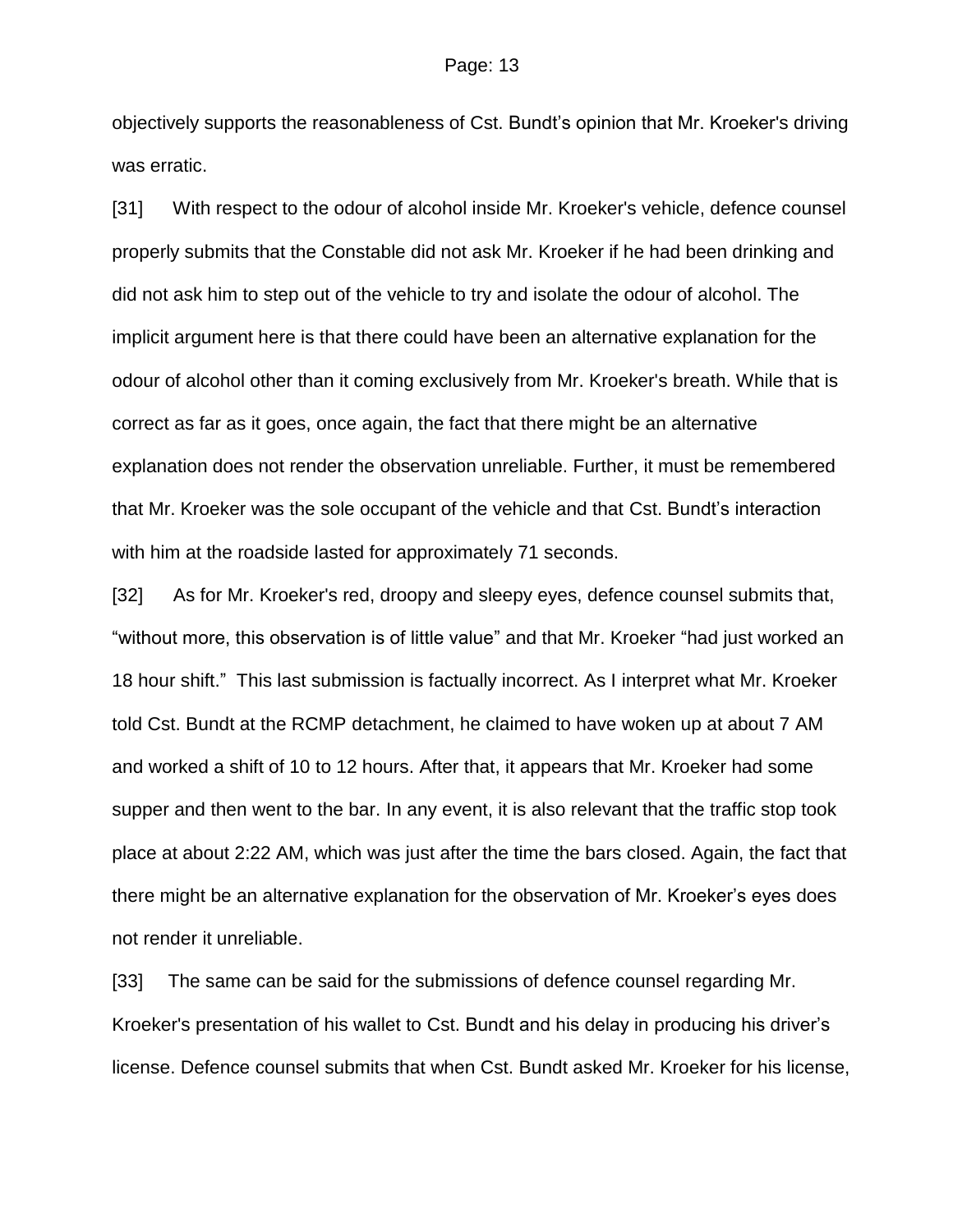registration and insurance, Mr. Kroeker immediately produced his wallet stating "it's all there". While the Constable acknowledged that the wallet may have been open to Mr. Kroeker's driver's license, it is nevertheless objectively significant that it took Mr. Kroeker an additional 60 seconds or more to actually retrieve the driver's license from the wallet and hand it to the officer. It was during this interaction that the Constable described Mr. Kroeker's motor skills as slow. It appears from the video that Mr. Kroeker showed the officer a bankcard, rather than the requested documentation, during this time. He also appears to have dropped his social insurance card as he emerged from his vehicle. I disagree with the suggestion by defence counsel that there is no "evidentiary value whatsoever" to these observations.

[34] Finally, defence counsel is critical of Cst. Bundt's description of Mr. Kroeker's speech as slurred, mumbly and difficult to understand. The main reason for this criticism seems to be that the Constable also testified that Mr. Kroeker's speech pattern did not change significantly from what he observed at the roadside to what he observed later at the RCMP detachment during their two -15 minute conversations while waiting for the breath samples to be taken. Defence counsel characterized Mr. Kroeker in police custody as someone who was "articulate and coherent enough to carry on an intellectually stimulating conversation." Once again, I disagree. Having listened closely to all of the video evidence, I conclude that Mr. Kroeker appeared to be slurring even when handing his wallet to the Constable and stating "it's all there". Further, I disagree that Mr. Kroeker was articulate and coherent at the RCMP detachment. Rather, I would characterize his speech pattern as slurred throughout that time. While he was admittedly able to carry on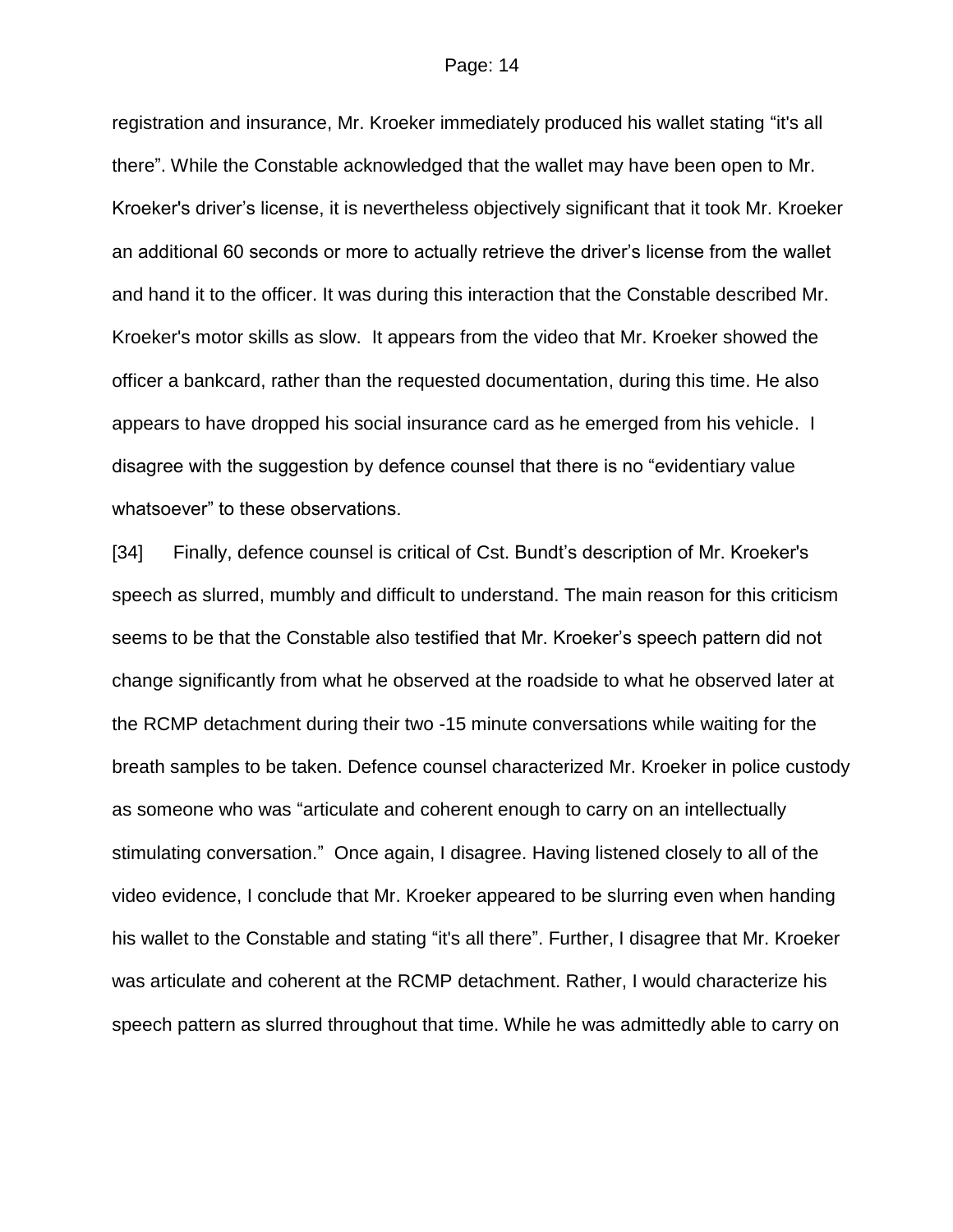a conversation with the Constable, Mr. Kroeker was nevertheless slurring his words. In short, Mr. Kroeker looked and sounded like someone under the influence of alcohol.

[35] The trial judge concluded that, on the totality of the evidence, Cst. Bundt had met the objective test of reasonable grounds (para. 27). I agree with the correctness of that conclusion.

# *3) In the alternative, if Cst. Bundt did not have reasonable grounds, should the results of the breath samples have been excluded?*

[36] The three-part test for determining whether evidence should be excluded pursuant

to s. 24(2) of the *Charter* in *R v Grant*, 2009 SCC 32, was set out by the trial judge at

para. 30 of his reasons. The considerations are:

- 1) the seriousness of the *Charter*-infringing conduct;
- 2) the impact on the *Charter*-protected interests of the accused; and
- 3) Society's interest in the adjudication of the case on its merits.
- [37] A helpful summary of the considerations in *Grant* is set out in *R v Harrison*, 2014

ONCJ 5, at para. 33:

33In *R. v. Beattie*, Duncan J. summarized in point form what he considered to be the important points set out by the Supreme Court of Canada as follows:

- \* The new approach is more flexible than the *Collins/Stillman* approach. There are no presumptions of admission or exclusion.
- \* The purpose is to maintain the good repute of the administration of justice by both maintaining the rule of law and upholding *Charter* rights.
- \* The focus is both long term and prospective, not on the immediate reaction to admission or exclusion in a particular case.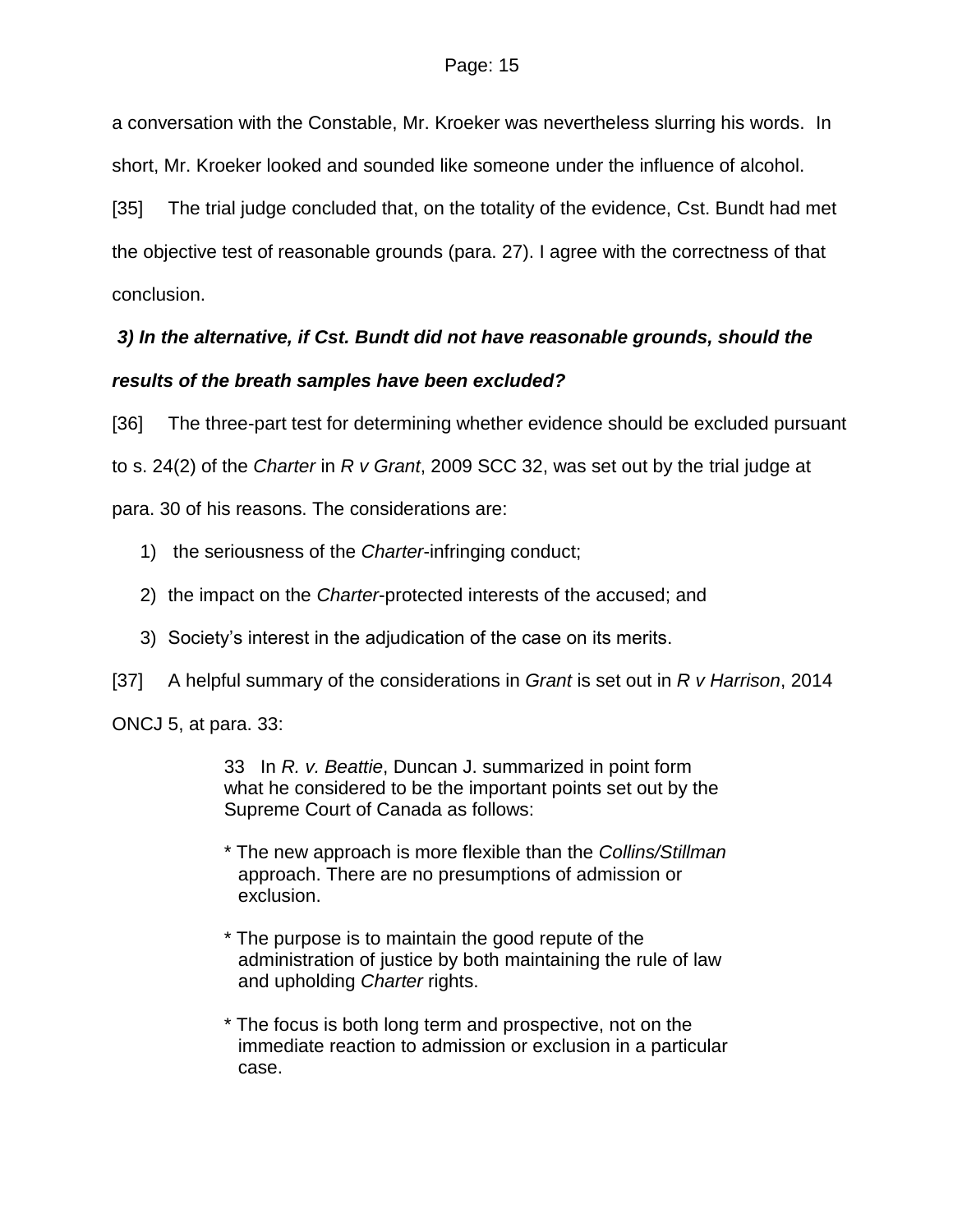- \* The focus is also societal and systemic. It is not to punish the police or compensate the accused in any particular case but to further the long term interests of society and the justice system.
- \* The court must consider all of the circumstances which involves an assessment and balancing of 1) the seriousness of the *Charter*-infringing state conduct, 2) the impact of the breach on the *Charter*-protected interests of the accused, and 3) the societal interest in adjudication on the merits.
- \* The seriousness of *Charter*-infringing conduct can be graded on a spectrum from trivial to blatant and flagrant.
- \* The impact of the police conduct on the appellant's *Charter*-protected interests is examined from the perspective of the accused. The degree of intrusiveness of the unconstitutional action of government agents ranges from impact which might be described as fleeting, transient or technical to profoundly intrusive.
- \* Society's interest in adjudication on the merits will almost always favour admission of the evidence. However the gravity of the charge should not be permitted to overwhelm the other factors.

[38] *Grant* also states that considerable deference should be accorded to the weighing

process and the balancing of these concerns by the trial judge: para. 127. In addition, in

cases involving breath sample evidence, whose method of collection is relatively non-

intrusive, reliable evidence obtained from the accused's body may be admitted: para.

111.

[39] The short but specific reasons of the trial judge on this point were set out at paras.

31 to 34:

[31] It is true that the arrest led to the detention of Mr. Kroeker for several hours. However, even if the officer in this case did not have objectively reasonable grounds for the arrest before the accused exited his truck, sufficient grounds were apparent shortly thereafter based on additional indicia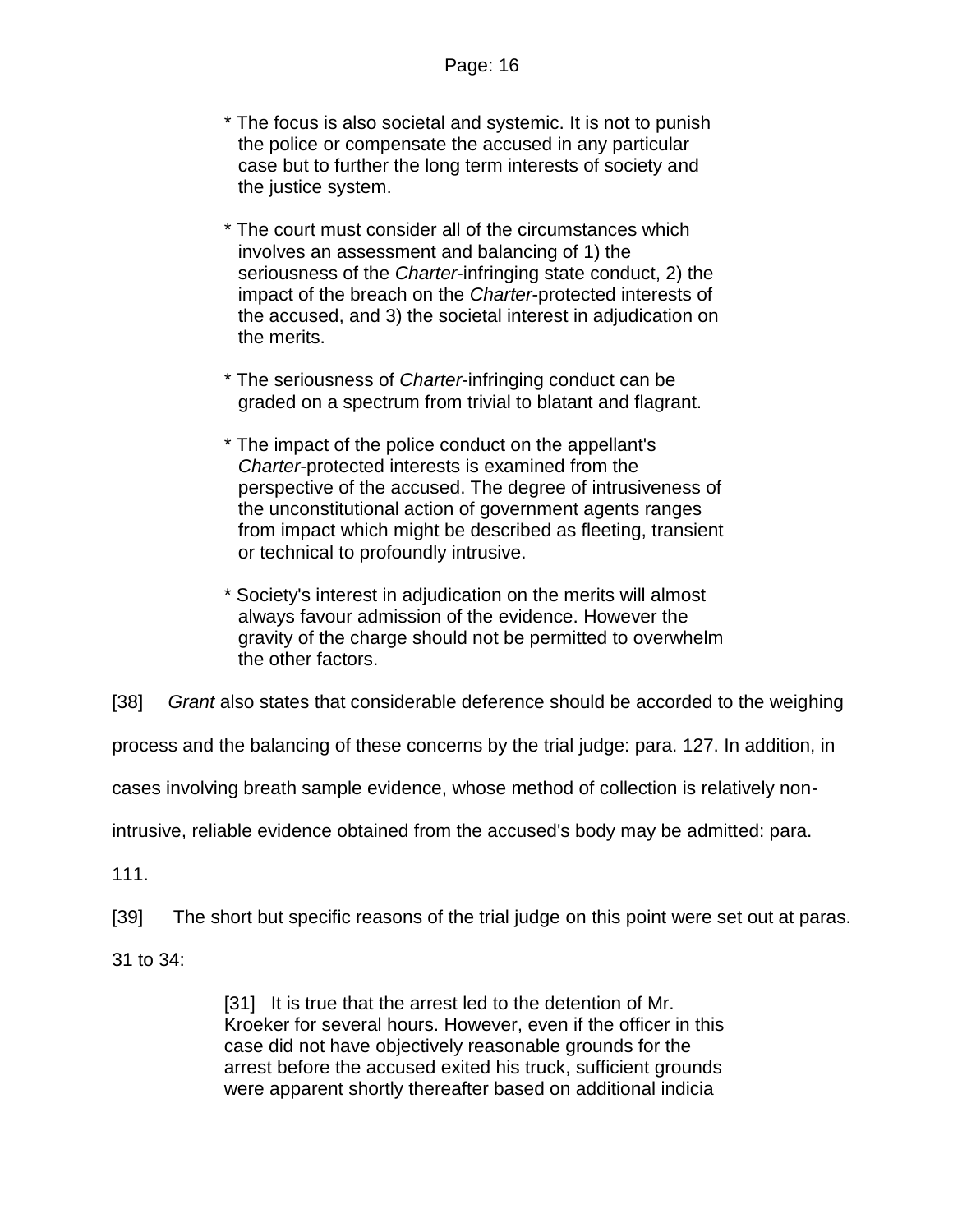of impairment, as depicted in the video entered by the Crown. Accordingly, any breach was short-lived. It is my view that, overall, the officer was acting in good faith.

[32] The impact of the *Charter*-protected privacy interest is less serious in this case than in other types of searches (e.g. a search of one's home). Aside from the period of detention, any other *Charter* breach was minimally serious. There was no impact on Mr. Kroeker's dignity, any impact on his privacy was not at the high end of the spectrum, and the impact on his bodily integrity was very low.

[33] The offences for which Mr. Kroeker is charged are serious. There is a strong public interest in the detection of individuals whose ability to drive is impaired. As well, the breath samples constitute reliable evidence.

[34] On balance, the analysis in this case favours inclusion of the evidence.

[40] Defence counsel has failed to persuade me that the trial judge committed any error of law in these reasons.

# *4) Was Mr. Kroeker's ability to drive a motor vehicle impaired by alcohol*

## *consumption?*

[41] At para. 57 of his reasons, and quoting from the Yukon Court of Appeal's decision

in *R v Schmidt*, 2012 YKCA 12, the trial judge correctly summarized the state of the law

on the proof of impaired driving. In short, the Crown must prove that the consumption of

alcohol by an accused has impaired that person's ability to operate a motor vehicle "to

any degree ranging from slight to great."

[42] Further, as noted in *Bush*, cited above, at para. 47, a slight impairment to drive relates to a reduced ability in some measure to perform a complex motor function impacting on response time, judgment and regard for the rules of the road.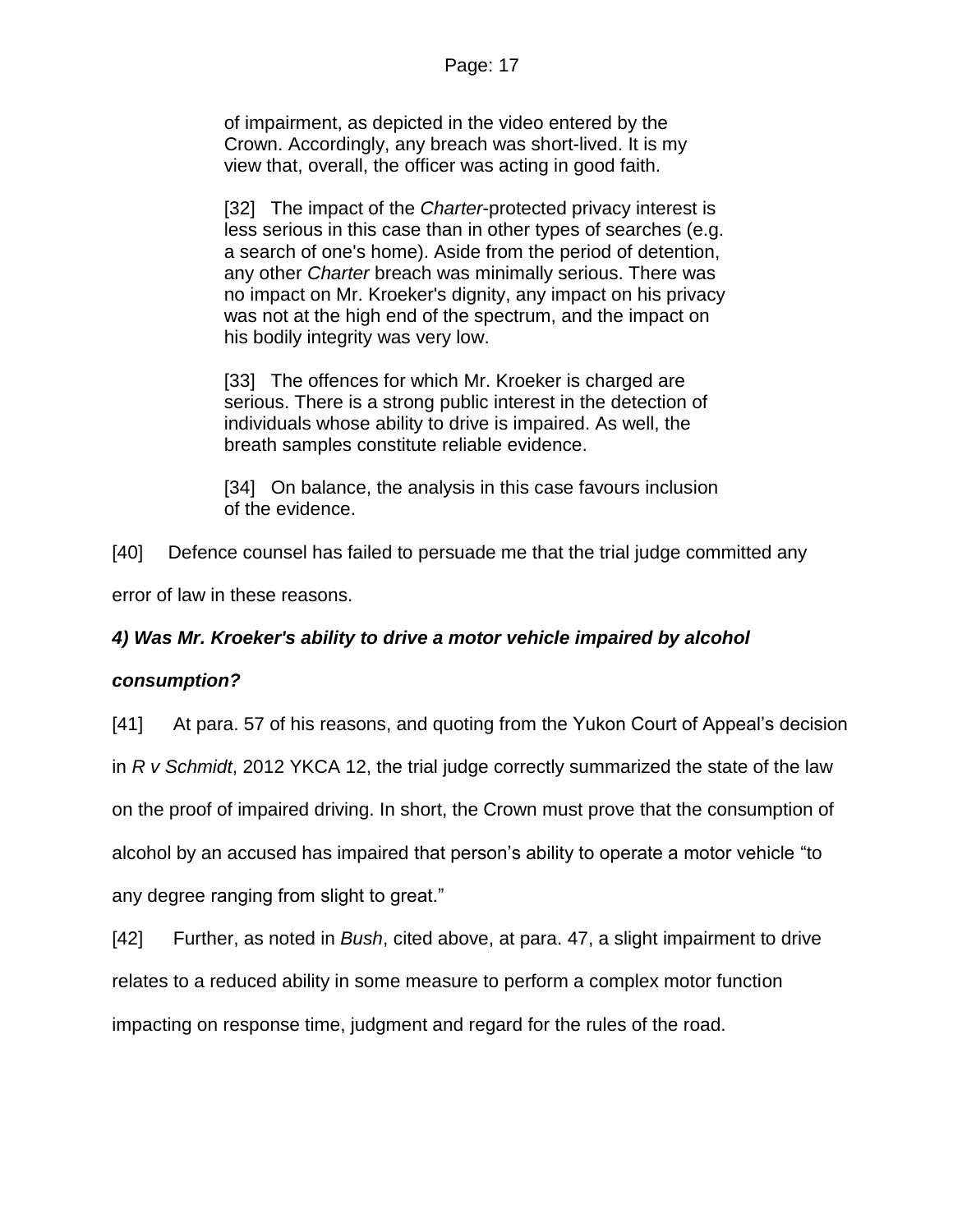[43] Here, the trial judge focussed on Mr. Kroeker's confusion regarding his right to counsel and later at the RCMP detachment (paras. 59 and 60). He then concludes at para. 61:

> [61] In my view, these exchanges demonstrate that Mr. Kroeker is having a difficult time processing what is occurring. Although it may be expected that an individual, especially one who has never been previously arrested, would become nervous and uncertain in this type of situation, Mr. Kroeker's demeanour is beyond this state, and is consistent with someone who is impaired.

I agree with this assessment and would add that this is also a good description of how

Mr. Kroeker appeared during his lengthy conversations with Cst. Bundt at the detachment

while waiting to provide the breath samples.

[44] In addition, it is reasonable to presume that the trial judge also had in mind here

what he observed earlier about Mr. Kroeker immediately after getting out of his vehicle at

the roadside:

…As the saying goes, a picture is worth a thousand words. My observations are of an individual who, seconds after his arrest, has a confused and awkward demeanour. For example, after exiting his truck and being asked to accompany the officer to the police vehicle, Mr. Kroeker complies and starts walking beside the officer. He then, unexpectedly, stops, turns toward and stares at the officer, before saying 'sure', after which he continues moving towards the vehicle with the officer. He walks in a slow and deliberate fashion… (para. 28)

[45] Is also important to remember, although not specifically mentioned by the trial judge, that Cst. Bundt testified that, upon putting Mr. Kroeker in the rear seat of the police vehicle, the odour of alcohol was noticeably stronger and had not been present in the

police vehicle previously.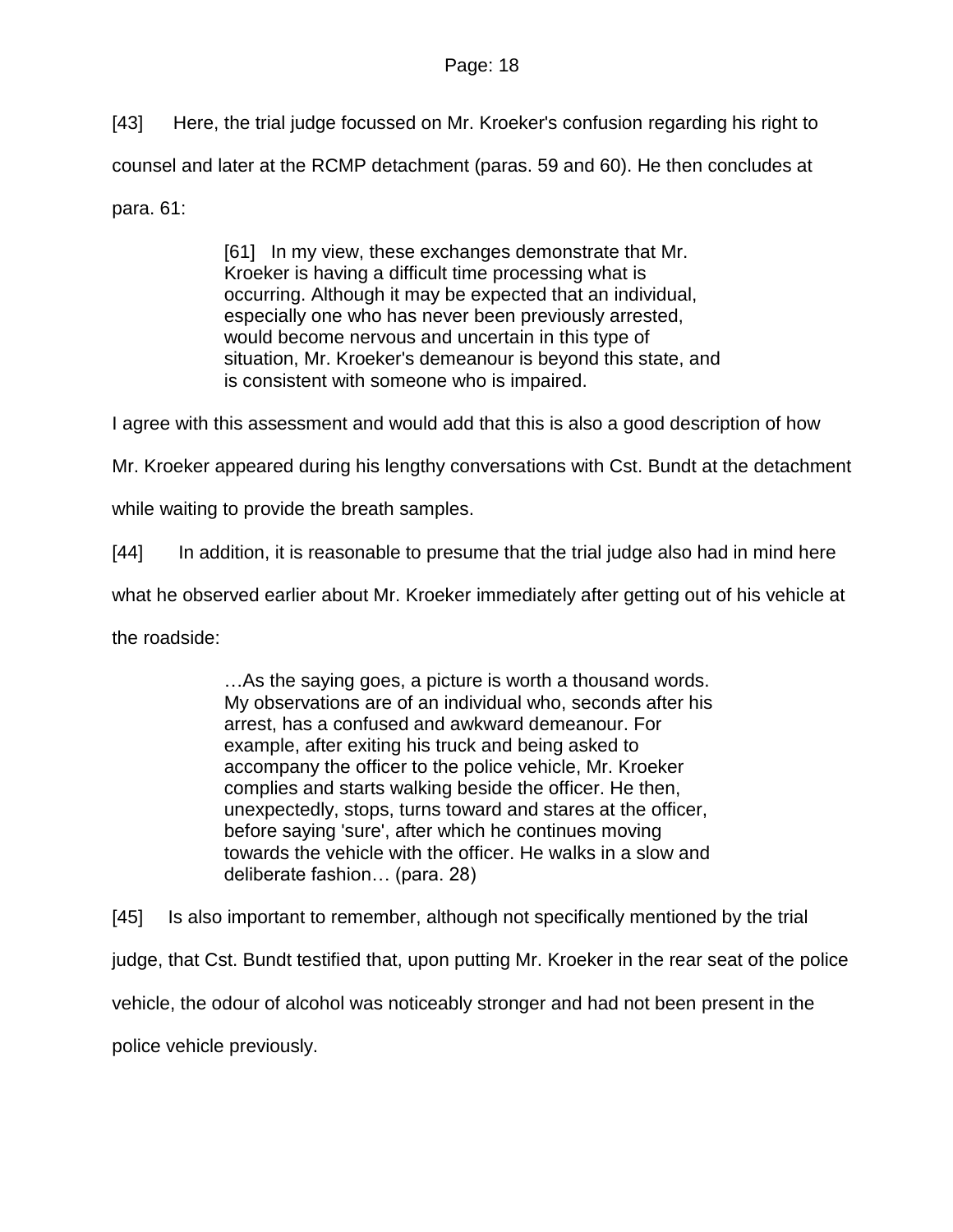[46] The trial judge further relied upon Cst. Bundt's evidence that when he saw Mr.

Kroeker three days later at the detachment, he was speaking more clearly, had more fluid

movement and had no odour of alcohol on his breath. In the result, the trial judge

concluded at paras. 62 and 63:

[62] Cst. Bundt also had an opportunity to interact with Mr. Kroeker three days later at the police detachment. He describes Mr. Kroeker as having clearer speech, more fluid movement and an absence of the odour of alcohol on his breath. Despite some issues pointed out by the defence (i.e. Cst. Bundt's lack of detailed notes of this encounter, some unclearness as to the length of the encounter), in my view this evidence is still of value in assessing Mr. Kroeker's ability to drive a motor vehicle on October 20<sup>th</sup>.

[63] Considering all of the evidence, I find beyond a reasonable doubt that his ability to operate a motor vehicle was impaired by alcohol.

[47] As I understood his argument, the main point raised by defence counsel here is that the trial judge failed to consider the video evidence showing Mr. Kroeker's lengthy interaction with Cst. Bundt during the two observation periods preceding the taking of the breath samples. Again, counsel characterized this evidence as a "significant" demonstration of Mr. Kroeker's "coherence… physical abilities and mental awareness at a time proximate to the offence." I indicated earlier that I disagree with this assessment. For my reasons at para. 34 above, I agree with the trial judge that how Mr. Kroeker looked and sounded at the detachment, rather than constituting evidence capable of raising a reasonable doubt as to his impairment, is consistent with someone who was impaired.

[48] In any event, as I noted in *R v Winfield*, 2008 YKSC 69, at paras. 7 and 8, in the absence of an error of law, the test to be applied by a summary conviction appeal judge